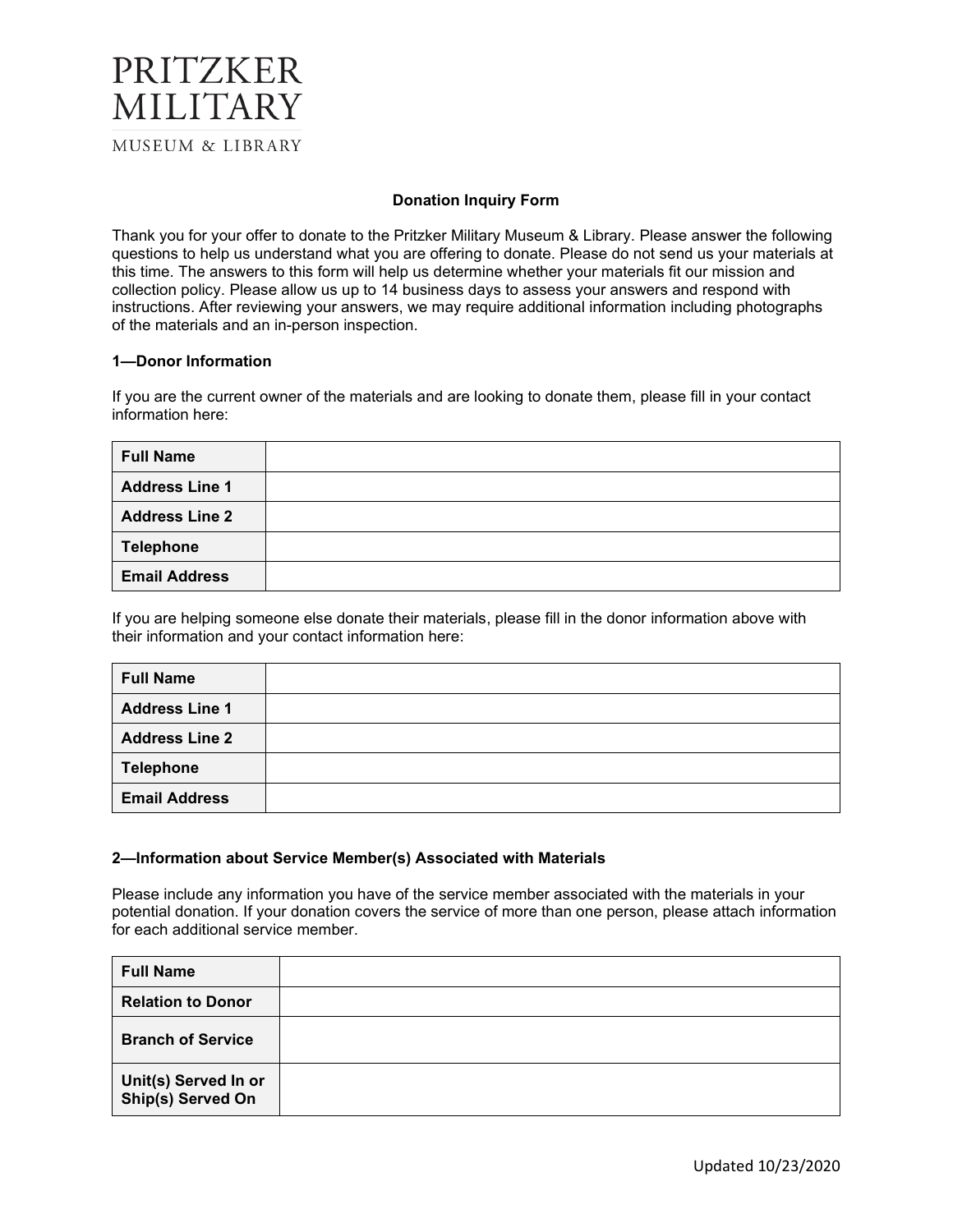## PRITZKER MILITARY

MUSEUM & LIBRARY

| <b>Dates/Era Served</b>                                     |  |
|-------------------------------------------------------------|--|
| <b>Conflicts/War</b><br><b>Served In</b><br>(if applicable) |  |
| <b>Summary of Service</b>                                   |  |
| <b>Brief Biographical</b><br>Information                    |  |

#### **3—Description of Materials**

Please describe the materials you would like to donate. Include the types of materials and estimated quantities. Include as a separate attachment if necessary. If there are books in your donation, attach an itemized list of titles and ISBN numbers (if applicable).